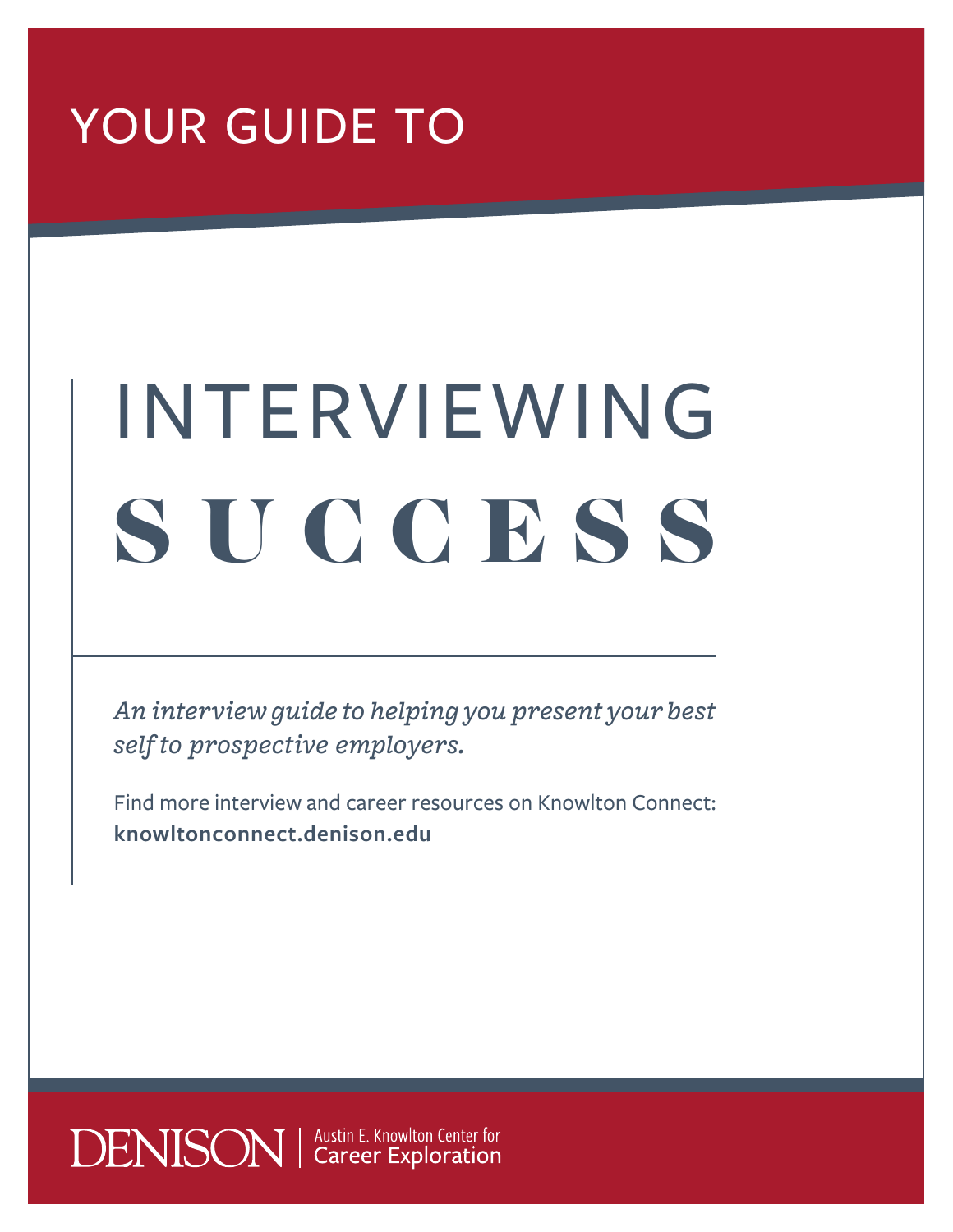### INTERVIEWING BASICS

Congratulations on being offered an interview! Now you will want to start preparing for the interview to guarantee that you end leaving a good impression. Use this guide to ensure that you are well prepared for your interview, whether it be via phone, video, in-person, or in a group setting.

#### **KNOW YOURSELF**

The best way you can prepare for an interview is to know yourself. It's important that you really know yourself well so that you are prepared to answer interview questions and you can highlight what makes you a qualified candidate who stands out from others.

- ▶ Analyze your skills, interests, achievements, etc., and be able to provide examples of success from previous experiences
- ▶ Using the **S.T.A.R.T. Method** (see below), tell short stories that describe challenges you've faced and how you were able to overcome them
- ▶ Highlight scenarios of your achievements by focusing on the abilities and skills that allowed you to be successful
- ▶ Make sure that your examples and scenarios are relevant to the job for which you are applying, and if possible, quantify your achievements by providing specifics

#### **USE THE S.T.A.R.T. METHOD TO ANSWER QUESTIONS**

S**ituation** - *Describe the specific situation or event that you have been in, not a generalized description of what you have done in the past. Be sure to give enough detail for the interviewer to understand. This situation can be from a previous job, a volunteer experience, or any relevant event.*

T**ask** - *What goal were you working toward? What was the purpose?*

A**ction** - *Describe the actions you took to address the situation with an appropriate amount of detail and keep the focus on you. What did you do and what did you accomplish? Be careful not to describe what the team or group did when talking about a project. Use the word "I" rather than "we" when describing actions.*

R**esult** - *Describe the outcome of your actions and don't be shy about taking credit for your behavior. What happened? How did the event end? What did you accomplish? Make sure your answer contains multiple positive results.*

T**akeaway** - *How does this experience communicate that you can do this job well? Reference the responsibilities from the position description and how this example relates to one or more of those items.*

#### **OBTAIN AS MUCH INFORMATION AS POSSIBLE & RESEARCH THE COMPANY**

By thoroughly reading and understanding the job description, make sure you know the primary job responsibilities, and the required skills. In addition to knowing yourself, you should also know as much about the company or organization as possible. A great place to start your research is on the company's website and social media sites. While conducting research, keep the following information in mind about the company or organization:

- ▶ Primary products or services
- ▶ Their customers or target audience
- ▶ Mission and core values
- ▶ Locations
- ▶ Organizational structure and size
- ▶ Latest industry or market trends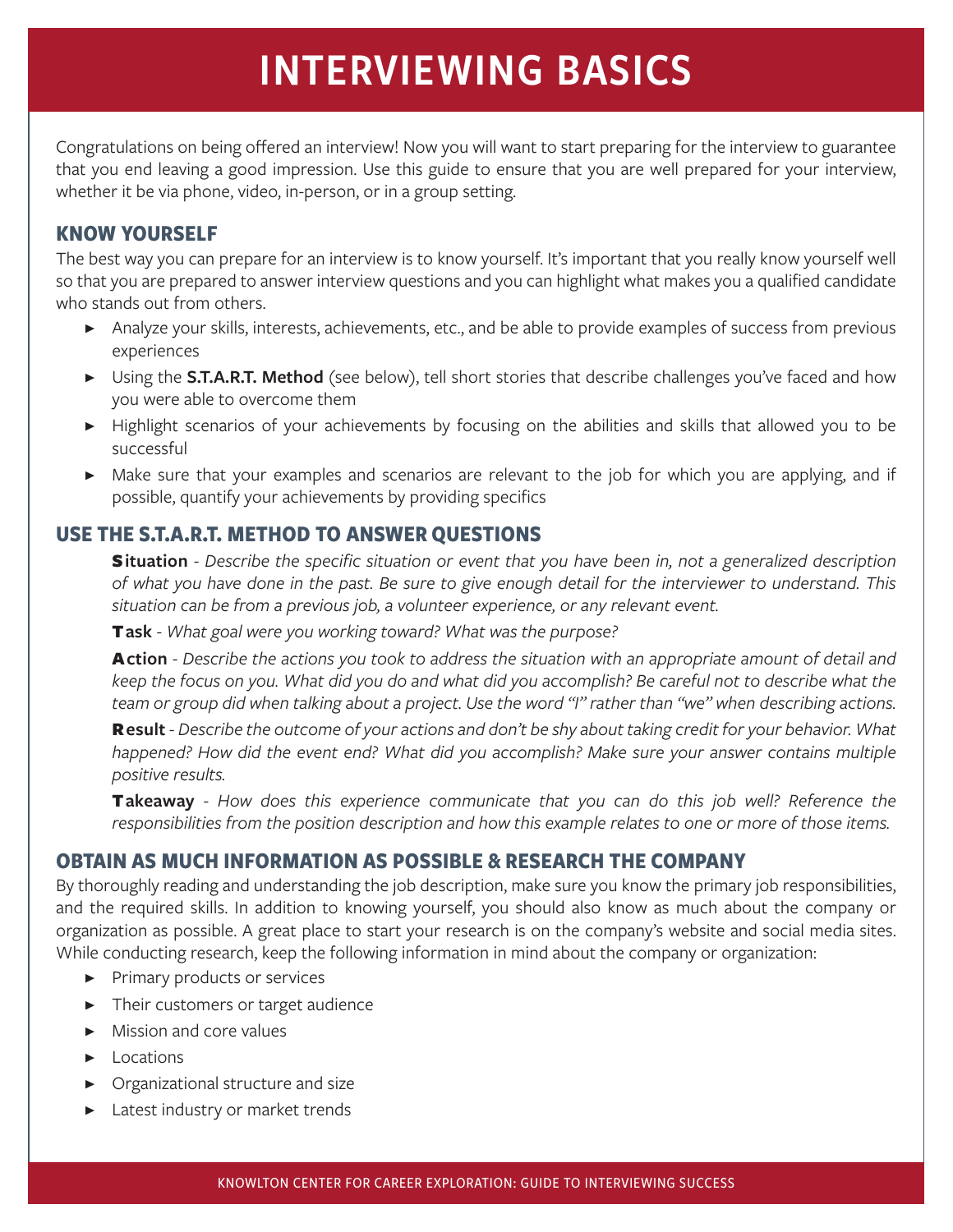#### *Interviewing Basics*

#### **PREPARE QUESTIONS TO ASK THEM**

Use your research to develop a list of 3-5 insightful questions that demonstrate your critical thinking ability. Bring your questions with you to the interview and reference them when the time comes but be sure they are typed or neatly written. Questions can be about the position, the interviewer, the department or the organization, but make sure to only ask questions to which you want to know the answer. Here are some possible questions to ask:

- ▶ What are some goals or objectives for this position?
- ▶ How do you see this position evolving?
- ▶ What types of qualities are you looking for in a candidate?
- ▶ How do you measure an individual's success in your organization?
- ▶ What types of challenges do you see this position facing?
- ▶ What type of professional development opportunities are available?
- ▶ Which characteristics do you possess that have made you successful with this organization?
- ▶ Always inquire about the next steps in the process (i.e., is there a second-round interview, when can you expect to hear back from the employer, etc.).
- ▶ You can ask for business cards from everyone involved with your interview, which will help when you send a personal thank-you.

#### **WHAT TO WEAR**

Unless otherwise specified, it is recommended that you wear professional business attire to an interview. Clothing should be tailored and fit comfortably; avoid wearing clothes that are too tight or too short. Listed below are some suggestions on appropriate interview attire:

- ▶ Dress pants or slacks; Skirt or dress
- ▶ Pressed, wrinkle-free shirt and tie; Pressed, wrinkle-free blouse or dress with minimal jewelry or accessories
- ▶ Suit jacket or sports coat; Blazer or jacket
- ▶ Dress shoes; Close-toed dress shoes
- ▶ Minimal or no fragrances

#### **ADDITIONAL TIPS**

- ▶ Practice out loud your responses to common interview questions. Contact the Knowlton Center to schedule a mock interview, *career@denison.edu*, or call (740) 587-6656.
- ▶ Take a padfolio to store extra copies of your résumé and the questions you've prepared.
- ▶ Know exactly where you're going, what time you need to arrive, where you can park (if you are driving), who you will be meeting, etc. If possible, do a test run a few days before your interview. Plan to arrive 10-15 minutes early.
- ▶ Take the interviewer's contact information so you can notify them if you face unexpected circumstances on your way.
- ▶ **Turn off your cell phone** before the interview; do **NOT** just turn it on silent!
- ▶ After the interview, take a few moments to reflect on your interview. What went well? What are some areas in which you can improve? Which questions highlighted your strengths? Which questions did you struggle to answer? By reflecting on your experience, you can help yourself improve for future interviews.
- ▶ Within 24 48 hours, send a simple, personalized thank-you to each person involved in your interview.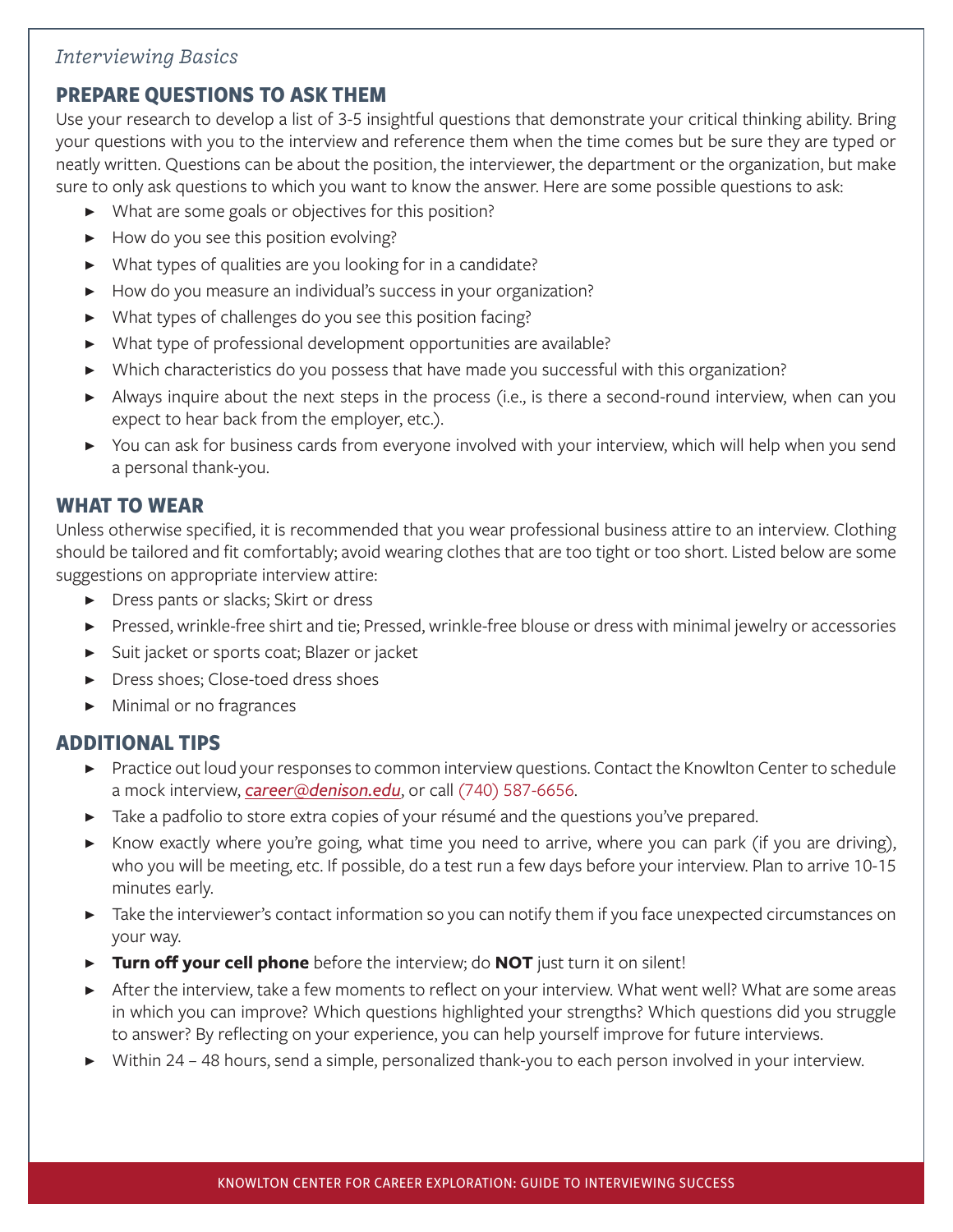### BEHAVIOR-BASED INTERVIEWING

Employers typically use behavioral interviews to have candidates provide examples from their previous experiences on how they have used the skills necessary for the position for which they are applying. Questions are targeted to measure a candidate's potential in several key categories, such as communication, leadership, decision-making, collaboration, organization, and problem-solving. Using the S.T.A.R.T. Method (see the Interviewing Basics section), give specific examples of your past performance to demonstrate your potential when responding to each question. Listed below are just a sample of questions employers might ask you to evaluate your abilities and skills.

#### **COMMUNICATION & CREATIVITY**

- ▶ *Describe a situation where you had to persuade another person or group of people with an idea you had.*
- ▶ *Talk about a time you gave a successful presentation. What made it go so well?*
- ▶ *What steps would you take if you misunderstood an important communication?*
- ▶ *Can you describe a time where you worked with someone who was not good at communicating? How did you handle the situation?*
- ▶ *Can you recall a time when you received constructive criticism?*
- ▶ *Describe a time when you had to think "outside the box". What was the situation and what was the result?*
- ▶ *Tell me about a time when you had to develop a creative approach in order to accomplish a task.*

#### **LEADERSHIP & COLLABORATION**

- ▶ *Can you describe a time where you held a leadership role?*
- ▶ *Can you talk about a time where you worked with others to solve a problem?*
- ▶ *What would you say is your leadership style?*
- ▶ *Can you describe a time when you motivated someone who was unmotivated to perform a task?*
- ▶ *Can you recall a time when you set a long-term goal and how you reached the goal?*
- ▶ *Describe a time when you were flexible in adapting to the needs of others.*

#### **ORGANIZATIONAL & PLANNING**

- ▶ *How do you prioritize your responsibilities?*
- ▶ *Describe a time where you had a major role in organizing an important event.*
- ▶ *Can you talk about a time when you reorganized something to be more efficient?*
- ▶ *Talk about a situation where you had multiple things to do in a limited amount of time.*
- ▶ *Describe a specific situation which demonstrates how you set objectives to reach a goal.*

#### **PROBLEM SOLVING & DECISION MAKING**

- ▶ *Can you recall a situation where you helped solve a problem in a group?*
- ▶ *Can you talk about a time that demonstrates your ability to make a tough decision?*
- ▶ *Talk about a time where you acted as a mediator to help solve a problem between two other people.*
- ▶ *Describe a situation where you used a creative or unique approach to solve a difficult problem.*
- ▶ *Can you describe a time when you failed and what you learned from it?*
- ▶ *Tell me about a decision you made even though you didn't have all the facts.*
- ▶ *Explain a time where you had to learn something new in a short amount of time. How did you proceed?*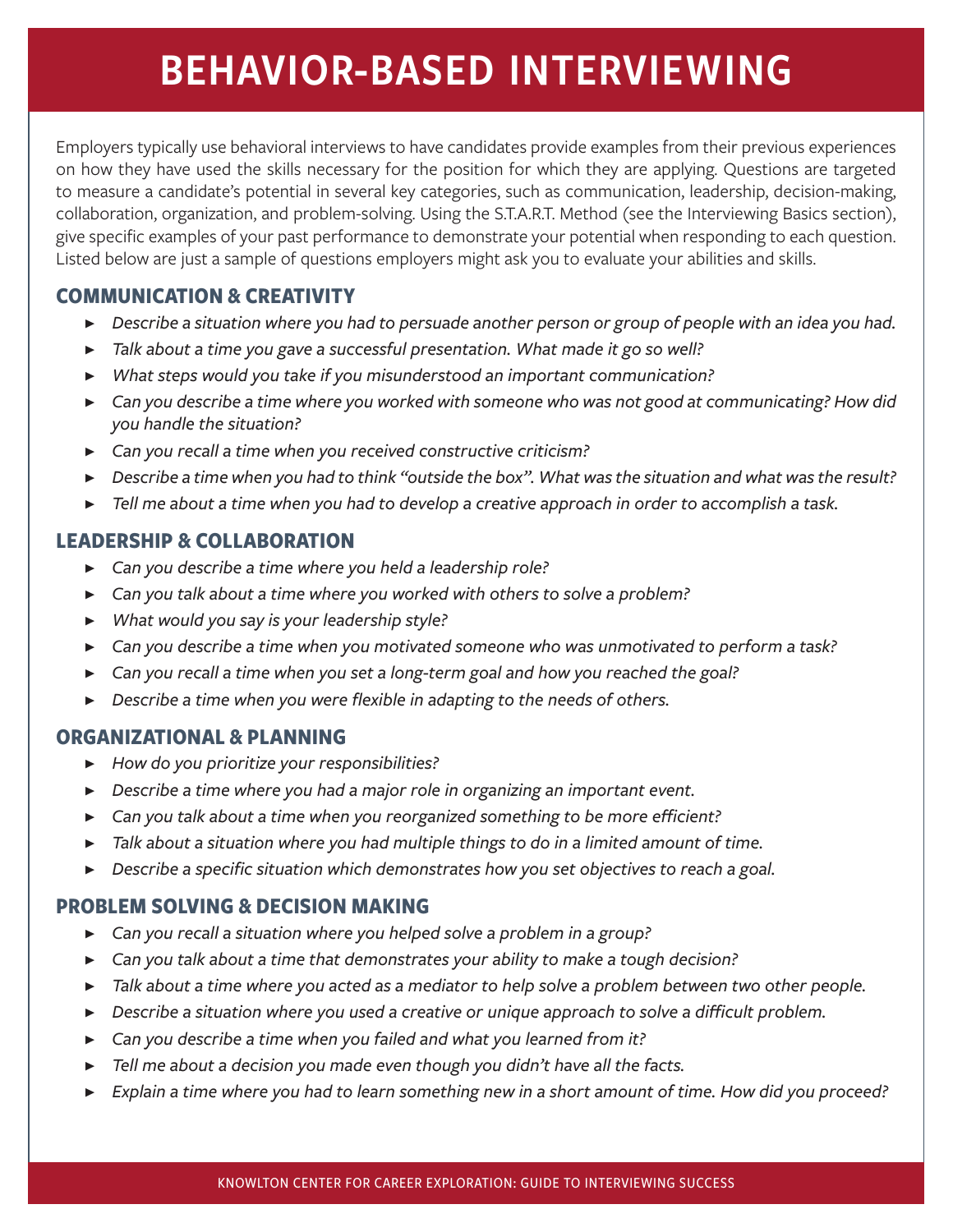#### *Behavior-Based Interviewing*

#### **GENERAL INTERVIEW QUESTIONS**

- ▶ *What specifically interested you in this position?*
- ▶ *Why are you interested in our company/organization?*
- ▶ *How does this position align with your career goals?*
- ▶ *What are some potential challenges you see with this position?*
- ▶ *What are you looking to get out of this position?*
- ▶ *What do you consider to be your top 3 skills or strengths?*
- ▶ *Can you talk about a time you faced a difficult situation or challenge and what did you learn from it?*
- ▶ *Why did you choose to attend Denison University?*
- ▶ *What led you to choose your major or career field?*
- ▶ *What has been your greatest challenge in college?*
- ▶ *Describe your most rewarding experience.*
- ▶ *What 2-3 things are most important to you in a job?*
- ▶ *How would others describe you?*
- ▶ *Describe your ideal work environment.*
- ▶ *What do you look for in your colleagues?*
- ▶ *What do you look for in a supervisor?*
- ▶ *What is something we should know about you that is not listed on your résumé?*

#### **DIFFICULT INTERVIEW QUESTIONS**

In order for employers to get a better understanding of your skills and abilities, and how they might relate to the position for which you are interviewing, you should expect to be asked some version of the three challenging questions listed below.

#### ▶ **Tell me about yourself.**

*Most interviews begin with this tough question. This is your chance to make a great first impression, so it's important you share the proper information. To formulate your response, review the job description and identify 2-3 skills you possess that the employer is seeking in a candidate. Then provide concise examples from your past that demonstrate you have those skills. Your response should be 60 - 90 seconds in length.*

#### ▶ **What do you consider to be your greatest weakness?**

*It's important that your response turns a weakness into something positive, and that it does not pertain to any requirements listed in the position description. Describe an area you've already begun to improve by explaining the steps you're taking to address the weakness.*

#### ▶ **What do you look for in a job?**

*The purpose of this question is to see if what you are looking for in a position aligns with what the employer is seeking in a candidate. When preparing your response, begin by thinking about what is important to you in a position (e.g., passion, professional and personal development, etc.). To help you construct your answer, review the qualifications and requirements listed in the job description. This will provide you a starting point for finding those areas that are a match.*

#### ▶ **What makes you a strong candidate for this position? Why should we hire you?**

*Begin by highlighting any job requirements the employer mentioned during the interview by matching your skills, accomplishments and qualifications to those items. Connect past experiences that represent your success in achieving objectives. Remember to keep your response concise and brief.*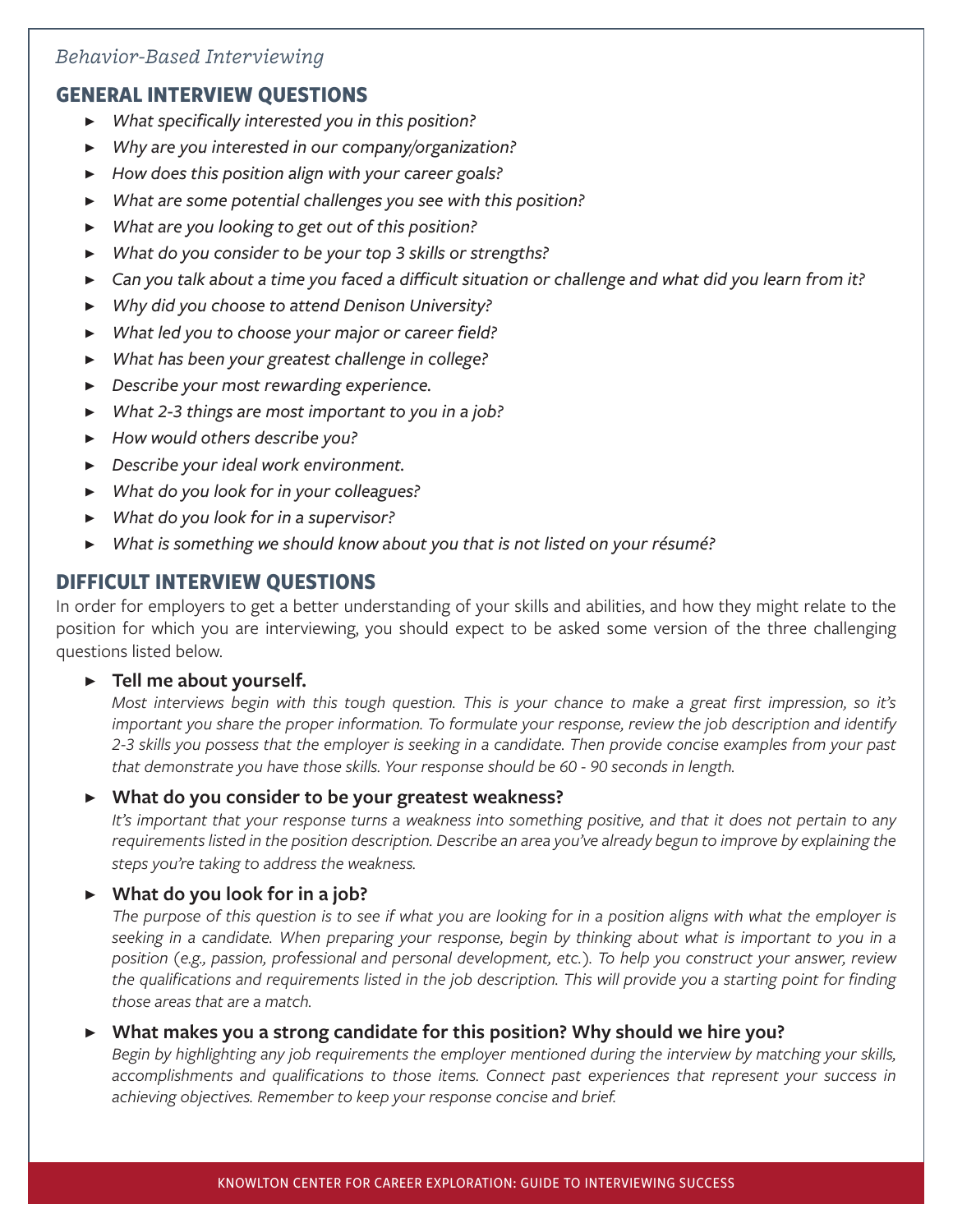### PHONE & VIDEO INTERVIEWS

Depending on the position or organization to which you are applying, you will most likely proceed through multiple rounds of interviews. Typically, first-round interviews are conducted via phone. A second-round interview might be in-person, or conducted via video (e.g., Zoom), especially if the organization is outside the local area. Regardless, *ALL interviews should be met with the same level of preparation and professionalism* as in-person interviews. Prior to your interview, be sure you know the details for whom is responsible for initiating the call or video chat session (i.e., will they be calling you or do you need to call a specified number).

#### **PHONE INTERVIEWS**

Many employers use phone interviews as first-round interviews before offering candidates in-person or video interviews. Typically, phone interviews will last between 20 – 45 minutes and cover questions related to the candidate's skills, career objectives and qualifications. Additionally, keep the following in mind:

- ▶ Find a quiet location where you will not be interrupted or distracted, and that also has reliable cell phone reception
- ▶ Make sure that you phone is fully charged
- ▶ Have your résumé, cover letter, position description, and questions in front of you so that you can refer to them when appropriate
- ▶ You can have any notes or outlines of your answers in front of you
- ▶ You may write down notes during the interview
- ▶ When you answer the call, make sure you say "Hello. This is (your first name)"
- ▶ Speak clearly and slowly; your tone of voice, conversation style, and energy level are especially important during a phone interview as the employer cannot see your body language

#### **VIDEO INTERVIEWS**

Video interviews should be met with the same level of preparation and professionalism as in-person interviews. Additionally, here are some tips to keep in mind for video interviews:

- ▶ Dress in the same business professional attire you would for an in-person interview
- ▶ Find a quiet, clean location that will look professional on camera, has enough lighting, and has a reliable internet connection
- ▶ Confirm the interview date and time, and access instructions (i.e., will it be via Zoom or does the employer use a different platform); you may ask for a phone number in the event the connection is lost
- ▶ Test your webcam and microphone to ensure they are working properly
- ▶ Adjust the settings on your computer so that notifications are turned off for computer applications
- ▶ Ensure your computer is fully charged
- ▶ During the interview, look directly at the webcam, not the computer screen, so you are making eye contact with the interviewer
- ▶ Sit up straight in your chair and make sure your body language mimics your enthusiasm
- ▶ Speak clearly and slowly when responding to questions

#### **ADDITIONAL TIPS & SUGGESTIONS**

- ▶ Don't forget to send a thank-you after your phone or video interview
- ▶ Contact the Knowlton Center if you would like to reserve a quiet space to conduct your interview
- ▶ Meet with a Career Coach to discuss interviewing tactics or to schedule a mock interview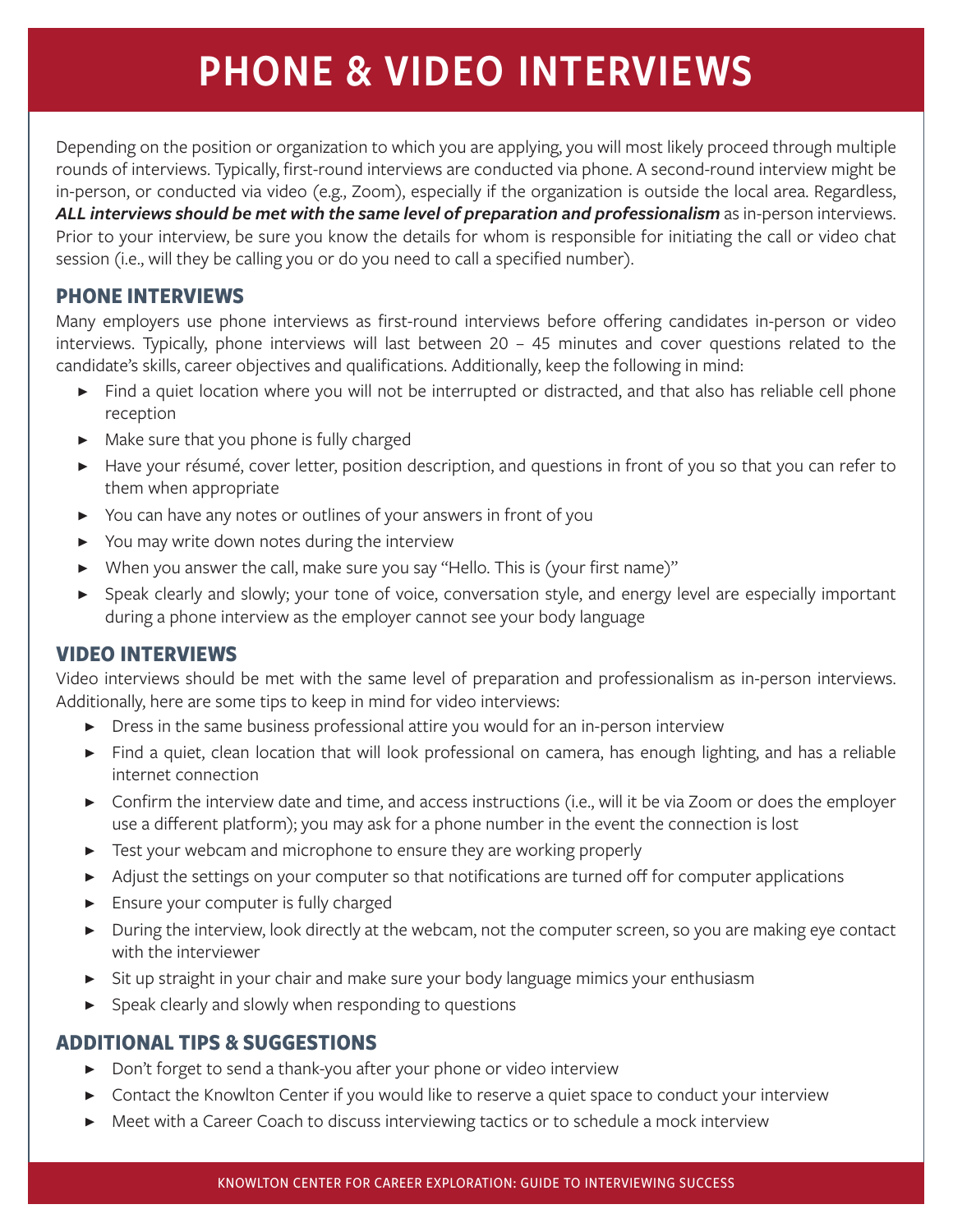### CASE INTERVIEWS

A Case Interview is a scenario that allows employers to assess analytical thinking in a real-time environment which involves presenting a business problem to candidates in order to evaluate them on several dimensions. Although there is usually no right or wrong answer, typically the interviewer will present a real or simulated business problem and will expect you to use your common sense, analytical abilities, and problem-solving skills to identify issues, and structure a logical approach to addressing the problem. Case interviews are typically most common when interviewing for consulting, finance and marketing positions.

#### **WHAT IS BEING ASSESSED**

Employers will often use Case Interviews to assess the following skills of their candidates:

- ▶ Analytical skills
- ▶ Comfort level with numerical data and ability to perform basic calculations of large numbers
- ▶ Attention to detail, organization, and active listening skills
- ▶ Ability to ask clarifying questions
- ▶ Presentation skills and your ability to articulate
- ▶ Leadership skills, maturity, and enthusiasm

#### **TYPES OF CASE INTERVIEWS**

The types of Case Interviews vary based on the types of questions asked and be organized into a few categories:

- ▶ Market-Sizing Questions: *be familiar with some numbers such as populatio*n
- ▶ Industry–Based Cases: *testing your general knowledge of business terms and concepts*
- ▶ Quantitative Questions/Brain Teasers: *looking to see how you think on your feet*

#### **TIPS FOR SUCCESS**

As with general interviews, it always pays to prepare and practice. Additionally, keep these tips in mind:

- ▶ Take notes and repeat back what you heard
- ▶ Ask questions for more information and actively listen to responses
- ▶ Ask for a minute to collect your thoughts
- ▶ Familiarize yourself with various frameworks for solving problems
- ▶ 3C's (Cost, Customer, Competition), 4P's (Product, Place, Promotion, Place)
- ▶ Articulate your thought process as you go, talk out loud
- ▶ Present your conclusions in a logical manner and summarize

#### **RESOURCES**

There are plenty of available resources that can help you prepare for Case Interviews. All these resources and more can be found in Knowlton Connect. Here are some examples resources:

- ▶ Vault Guide to the Case Interview
- ▶ Vault Case Interview Practice Guide 2
- ▶ Many consulting firms have helpful information on their websites, such as:
	- ▷ Deloitte *www.deloitte.com*
	- ▷ McKinsey & Company *www.mckinsey.com*
	- ▷ Bain & Company *www.bain.com*
- Get some practice by scheduling a Mock Case Interview; log in to Knowlton Connect to make an appointment.

#### KNOWLTON CENTER FOR CAREER EXPLORATION: GUIDE TO INTERVIEWING SUCCESS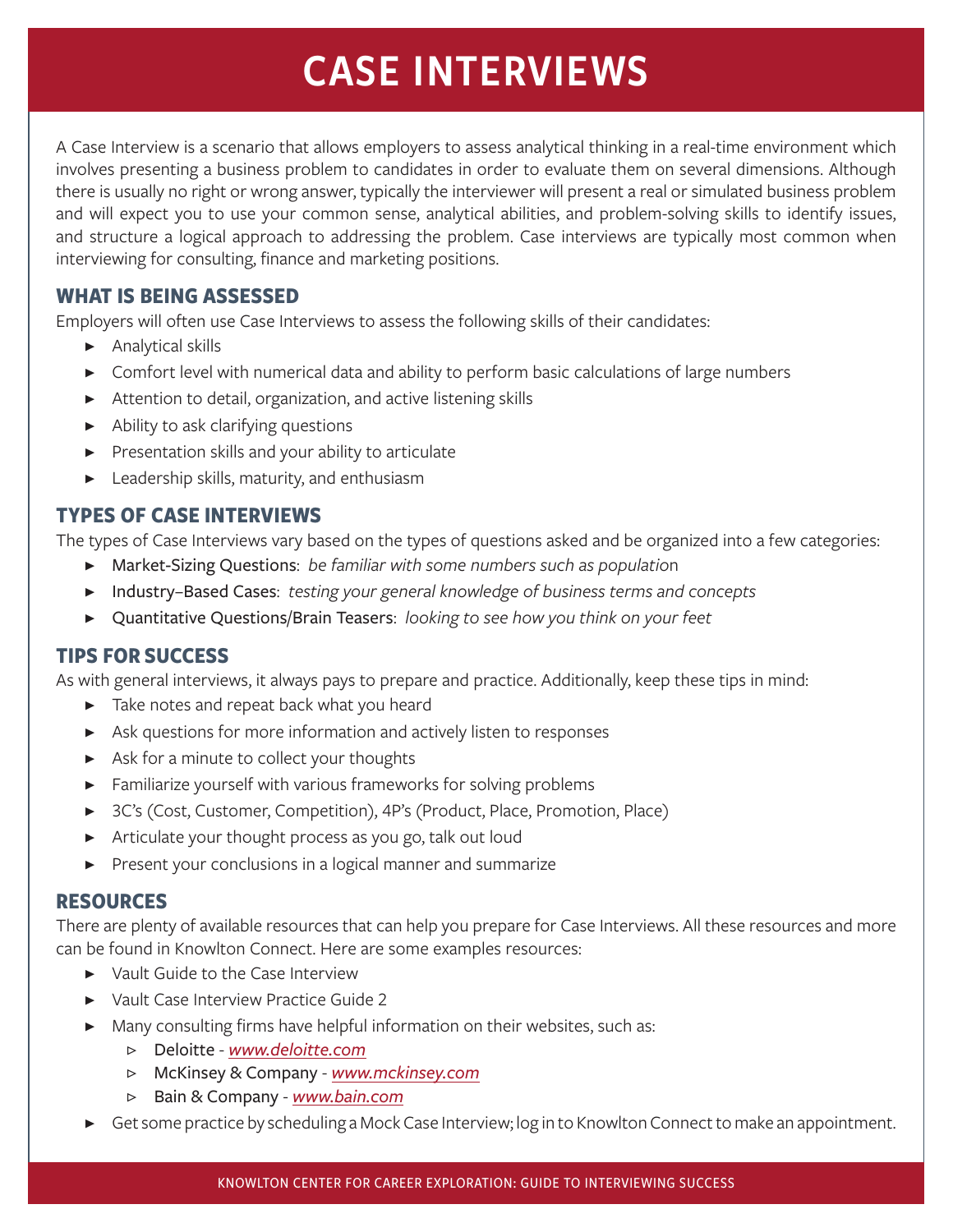### TRICKY SCENARIOS

Depending on the interview stage in which you fall, you may encounter some tricky or challenging situations. Employers may utilize the situations below to save time and cut down on costs, so being well prepared will help ensure that you leave the interview with a positive and lasting impression.

#### **SEQUENTIAL INTERVIEWS**

You may be asked to participate in a series of interviews, ranging from one-on-ones to group sessions over the course of one or more days. It is important that in any scenario you are well prepared and that you connect with all the interviewers.

- ▶ If one is not already provided prior to your interview, ask for an agenda/schedule so you know with whom you will be meeting, which will help you prepare
- ▶ If there is a presentation request, make sure you get as many details as possible to help you prepare
- ▶ You may also be asked to perform a task, like a writing or coding exercise, that demonstrates a particular skill, requirement, or qualification (i.e., ability to use specific software or program)
- ▶ Plan on repeating yourself a lot; although you may get tired of repeating yourself, keep in mind that this is likely to be the first impression for other interviewers
- ▶ Ask for business cards from everyone you meet so you can send them a personal thank-you letter

#### **PANEL INTERVIEWS**

It is common to find yourself seated across from a hiring committee, or panel of three or more interviewers. Although this situation can be intimidating, this provides the interviewers a chance to see how you fit into a group of people, saves time, and provides you a chance to see the dynamics of the team.

- ▶ Conducting prior research of the position, office/department, and organization will help you prepare questions to ask panelists, as well as be able to respond to questions asked of you
- ▶ Tailor your questions appropriately to the specific panelists or groups members; (i.e., don't pose the same question to someone in a vice president position that you would ask a peer)
- ▶ Make eye contact with all the interviewers rather than just the person who asked the question
- ▶ Ask for business cards from all the interviewers so that you can send a proper thank-you to everyone
- ▶ Make sure you shake everyone's hand and verbally thank them for their time
- ▶ As soon as you are able, write down as many details as you can from the panelist interview so that you can refer to your notes when writing thank-you letters

#### **SALARY QUESTIONS**

Discussions about salary can be intimidating for candidates during an interview. Unless you are asked, do not bring up or ask questions about salary during an interview. However, it is best to be prepared if the employer does inquire or ask questions pertaining to salary and compensation. Ideally, prior to your interview you should:

- ▶ Research the market value of the position based on location (payscale.com and glassdoor.com are great resources to research salary)
- ▶ Create a monthly budget to determine a realistic salary range
- ▶ Avoid giving an actual figure by expressing your interest in the position as it fits with your career goals and mention that you would expect a fair salary based on the job responsibilities, your level of experience and skills, as well as the market value of the position
- ▶ If asked to provide a salary range, be prepared to present reasoning based on the research you conducted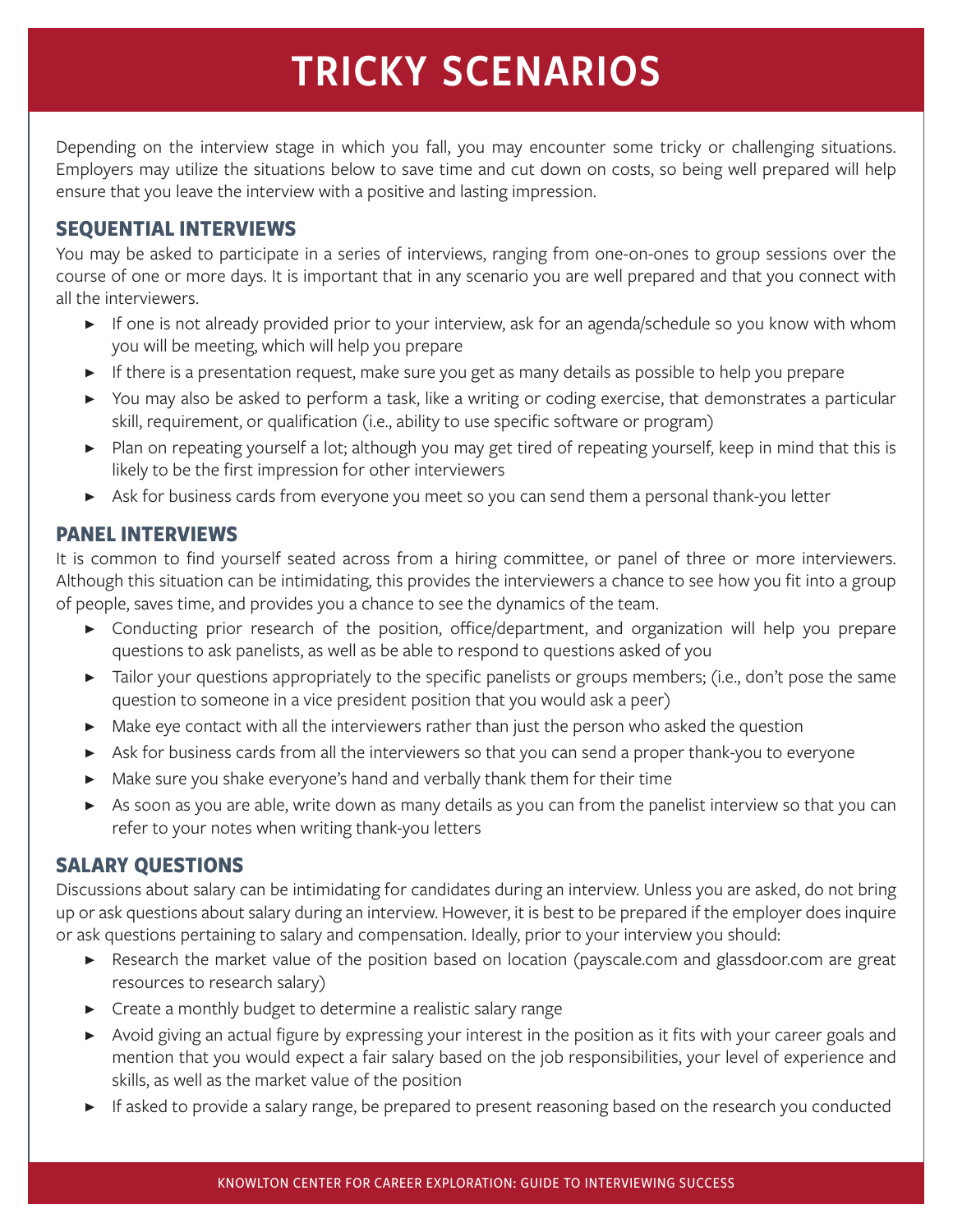### AFTER THE INTERVIEW

Although you may have responded to all the questions you were asked, thanked the interviewers for their time and even left the organization, your interview is not yet complete. Formally thanking your interviewer and following up with any requests will show your professionalism and enthusiasm for the position. Even after first-round interviews (i.e., phone interview), be sure to follow up appropriately and send a formal thank-you to the interviewer.

#### **THANK-YOU NOTES**

Within 24 – 48 hours of your interview, be sure to send a personalized thank-you letter to each person involved with your interview. In your letter(s), express your appreciation for their time and reemphasize your qualifications for the position by highlighting how your previous experiences apply to the requirements described by the interviewer(s). Additionally, keep these tips in mind:

- ▶ Mention the specific position for which you were interviewed, along with the date and location
- ▶ Refer to something specific about your conversation with the individual to help the interviewer remember your discussion
- ▶ If possible, try to highlight one of the accomplishments you discussed
- ▶ Keep your comments clear and concise
- ▶ Sending letters via email is typically preferred
- $\blacktriangleright$  Ensure your letter(s) arrive prior to the final decision
- ▶ The format should be professional; use the appropriate salutation, ensure there are no grammatical or spelling errors, use an appropriate close, and include your signature

#### *Sample Thank-You Email*

|      | To      | samantha.slayter@bigred.com |
|------|---------|-----------------------------|
|      | Cc      |                             |
| Send |         |                             |
|      | Subject | Thank you                   |

Dear Ms. Slayter,

Thank you for taking the time to interview me on Wednesday for the Marketing Specialist position with Big Red Group. I greatly enjoyed discussing how my experience creating marketing content and using multiple media outlets to promote programs and events align with the responsibilities of the position. I also appreciated learning about how Big Red Group encourages individuals to illustrate their creativity and innovative problem-solving skills.

I am confident that my experience creating engaging and informative marketing content, my ability to collaborate with others in different departments, along with my passion for marketing, will be great advantages for the Marketing Specialist position. Again, thank you for your time. Have a wonderful weekend and I look forward to hearing from you again soon.

Sincerely, David Alexson alexson\_d0@denison.edu (740) 587-6656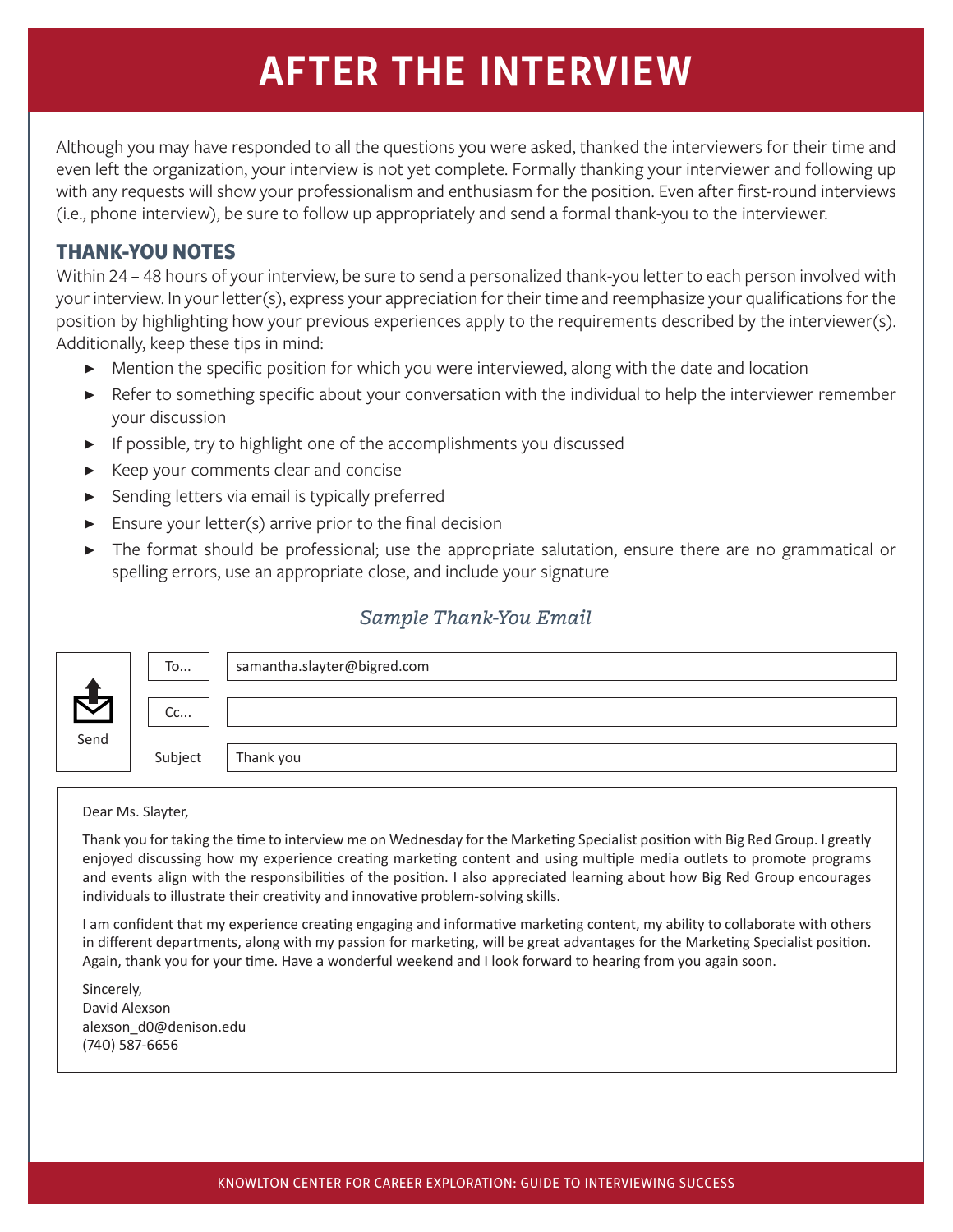#### *After the Interview*

#### **MULTIPLE OFFERS**

Chances are you have applied for multiple positions with different organizations and have participated in several rounds of interviews. It can be stressful to find yourself in a situation where you receive multiple offers and now you have to make a decision. Here are some things to keep in mind for how to approach this scenario.

- ▶ If you receive an offer, you do not need to accept it immediately; rather, show appreciation for the offer and ask about the timeline to give them a response
- ▶ You may take this opportunity to negotiate salary; it is perfectly acceptable to mention that you have received another offer for a higher salary, but your first choice is to work for them
- ▶ Schedule an appointment with the Knowlton Center to further discuss your options

#### **Declining An Offer**

Once you have made your decision and officially accepted an offer, it is expected that you respectfully and professionally decline all other offers as soon as possible. Keep the following in mind when declining offers:

- ▶ You may decide to send an email to notify the employer of your decision (which is perfectly acceptable), or to speak with them on the phone; although a phone call may seem more daunting, it offers a more personal touch and can eliminate any chances for misinterpretation that can arise from an email
- ▶ Show your appreciation by thanking them for their time and mentioning something that you really admired about the organization
- ▶ Provide a brief but honest reason for not accepting the position; your reasoning does not need to be too specific but should state a reason why, such as you have accepted a different position that better aligns with your career goals

#### **YOU HEAR NOTHING AFTER AN INTERVIEW**

If after the interview the employer says you should be notified of a decision within the next two weeks and it is now several days over two weeks, but no one has contacted you, what should you do? Here is how you can follow up with the employer:

- ▶ Send a brief email to the main contact with the subject line "Follow Up from (Position Title) Interview"
- ▶ Give them the benefit of the doubt by mentioning you recognize it is a busy time for them and that you understand the decision process can take longer than expected
- ▶ Reiterate your strong interest in the position
- ▶ Ask if any updates on the decision timeline can be shared so you can know what to expect

#### **MANAGING THE NEXT STEPS**

It's important you take time to reflect on the entire application and interview process so that you continue to be prepared for future interviews. Write down a few notes on what you think went well and what you feel can be improved for your next interview. Additionally, keep the following suggestions in mind:

- ▶ If you didn't receive an offer, be respectful and professional about the decision; send a simple note showing your appreciation for being considered to demonstrate your professionalism for future opportunities
- ▶ Make a positive first impression at your new job or internship by taking initiative, getting to know your new colleagues, learning everything you can about the field or industry, and considering yourself part of the team